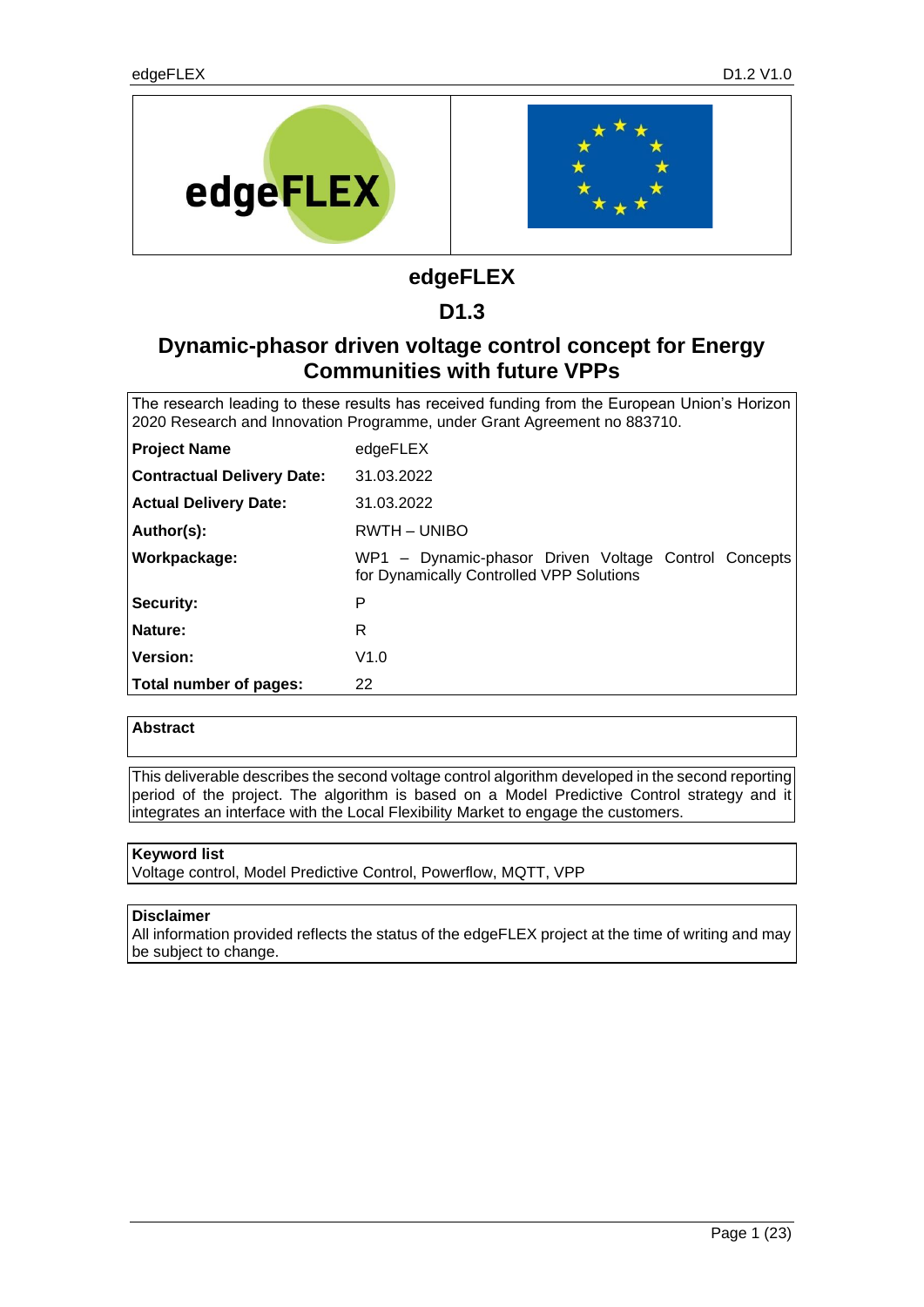## **Executive Summary**

To mitigate voltage violations occurring in the distribution grid during normal operating condition, smart solutions based on controlling the installed Distributed Generators (DGs) can be applied. In D1.2 an online voltage control to compensate for voltage violations has been developed, considering the assets directly controllable by the Distribution System Operators (DSOs). The engaging of the customers could, in this sense, increase the ability of the control to compensate for voltage violations on the grid by using not only the assets owned by the DSO but also those owned by the customer. Moreover, as the voltage violations are a local problem, it is reasonable to try to compensate for it by using all the available resources installed in the local grid.

The object of WP1 in this second reporting period of the project was to develop a voltage control algorithm able to engage the customers as part of an energy community by interfacing with the Local Flexibility Market.

The document provides the description of the algorithm and preliminary results performed on a simulated environment to demonstrate the ability of the control algorithm to interface with the Flexibility Market. The application of the control algorithm allows the customers to participate in the control of the voltage and for the DSO it provides the ability to requests the support of the customers to the Flexibility Market.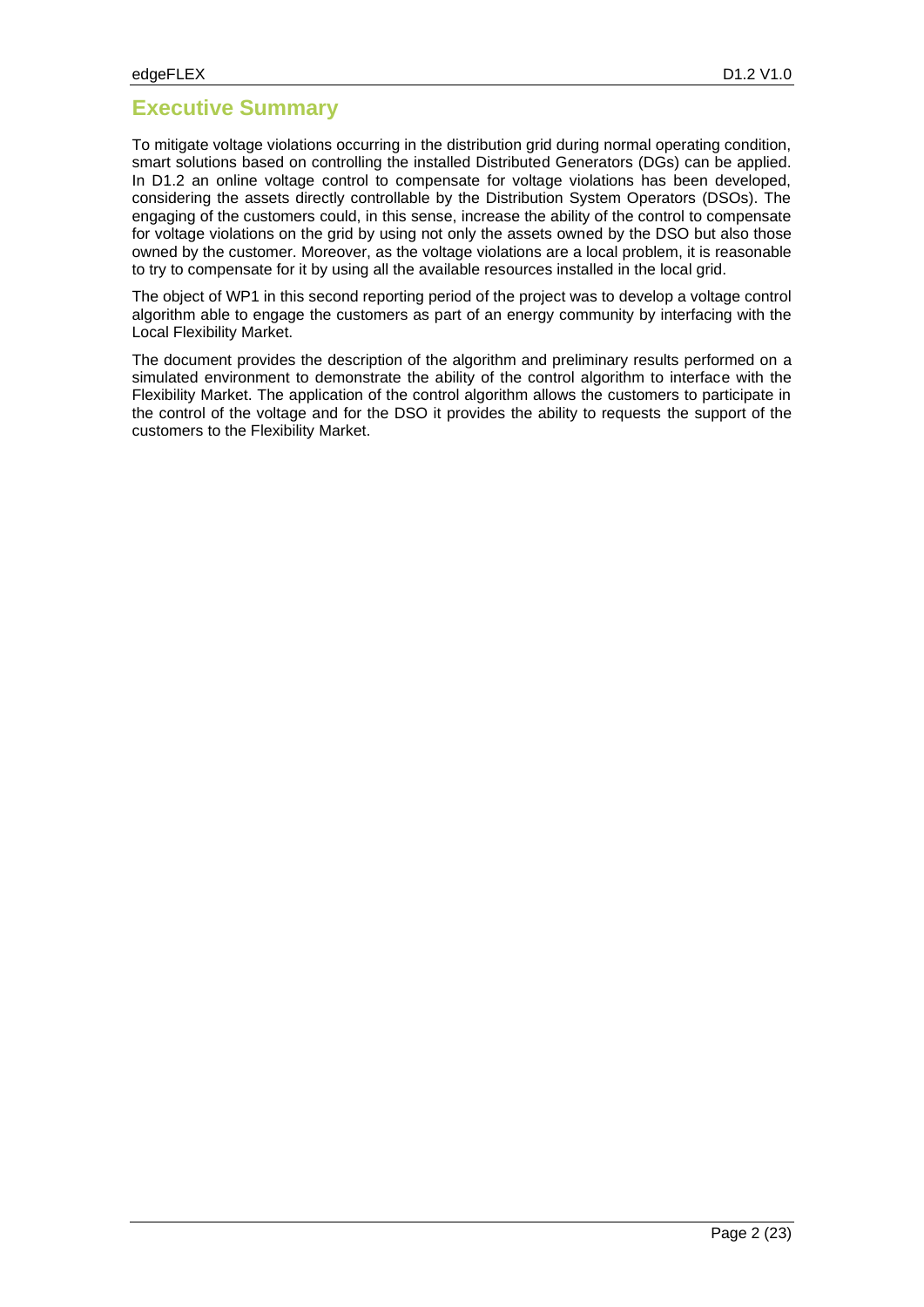# **Authors**

| <b>Partner</b><br><b>Name</b> |                 | e-mail                        |  |  |  |  |
|-------------------------------|-----------------|-------------------------------|--|--|--|--|
| <b>RWTH</b>                   |                 |                               |  |  |  |  |
|                               |                 |                               |  |  |  |  |
|                               | Edoardo De Din  | ededin@eonerc.rwth-aachen.de  |  |  |  |  |
|                               | Gianluca Lipari | glipari@eonerc.rwth-aachen.de |  |  |  |  |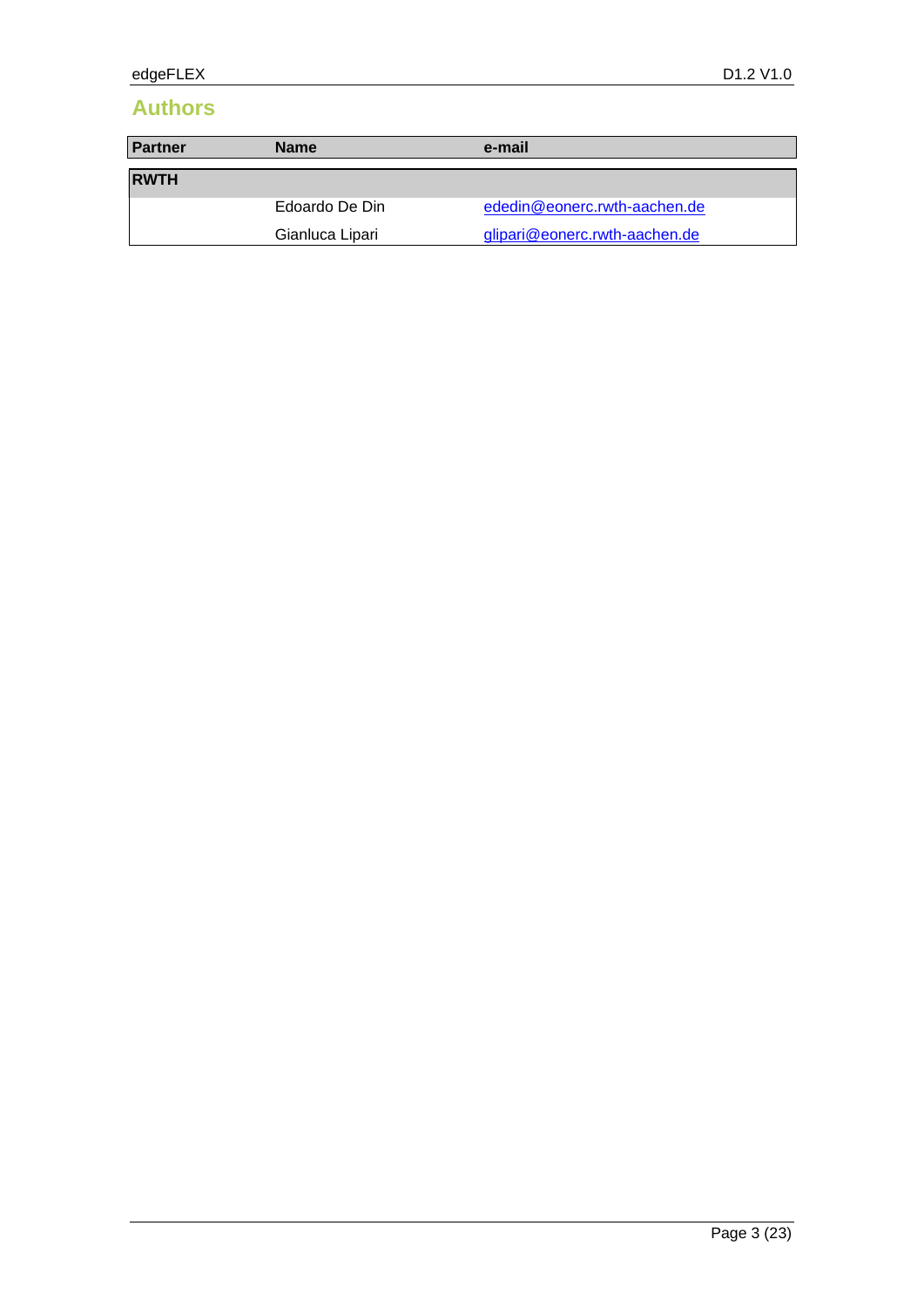# **Table of Contents**

| $\mathbf 1$ . |     |                                                                 |  |  |  |
|---------------|-----|-----------------------------------------------------------------|--|--|--|
|               | 1.1 |                                                                 |  |  |  |
|               | 1.2 |                                                                 |  |  |  |
|               | 1.3 |                                                                 |  |  |  |
| 2.            |     | Integrating the Market in the control to engage the customers 7 |  |  |  |
| 3.            |     |                                                                 |  |  |  |
|               | 3.1 |                                                                 |  |  |  |
| 4.            |     |                                                                 |  |  |  |
|               | 4.1 |                                                                 |  |  |  |
|               | 4.2 |                                                                 |  |  |  |
|               | 4.3 |                                                                 |  |  |  |
|               | 4.4 |                                                                 |  |  |  |
|               | 4.5 |                                                                 |  |  |  |
|               |     |                                                                 |  |  |  |
|               | 5.1 |                                                                 |  |  |  |
| 6.            |     |                                                                 |  |  |  |
| 7.            |     |                                                                 |  |  |  |
| 8.            |     |                                                                 |  |  |  |
| 9.            |     |                                                                 |  |  |  |
|               |     |                                                                 |  |  |  |
|               |     |                                                                 |  |  |  |
|               |     |                                                                 |  |  |  |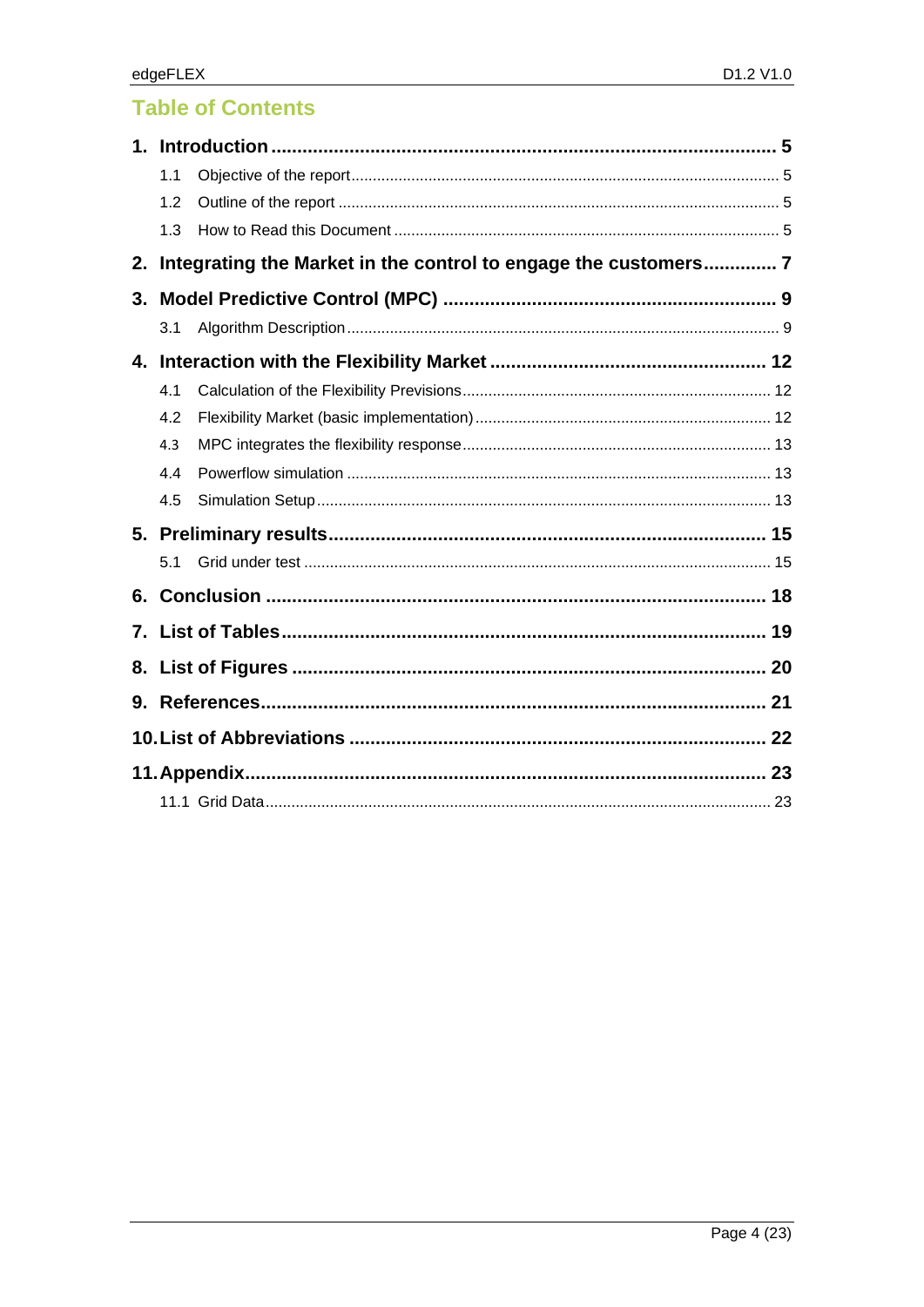## **1. Introduction**

This report is based on the result of the work done in Task 1.3, which deals with the definition and implementation of new dynamic-phasor driven voltage control concepts as an ancillary service for LV Energy Communities.

In Deliverable D1.2 the online voltage control using the distribution grid assets has been presented, which was the result of Phase 1 of the project, from month 1 to month 12 (March 2021). This Deliverable focuses on Phase 2 of the project, which extends from month 13 to month 36 (March 2023). The aim of this second phase is to develop a control strategy capable of engaging customers in the control of the voltage by means of the Local Flexibility Market. Thus, local energy communities can respond to flexibility requests made by the voltage control and support the Distribution System Operator (DSO) to compensate for undesired voltage values.



**SECOND DROP** 



**Figure 1: First and Second drops of the voltage control algorithms**

<span id="page-4-0"></span>To calculate the control output for the Flexibility Market the proposed control algorithm makes use of the phasor measurements obtained by the edgePMU, presented in D4.2, similarly to what has been described in D1.2.



**Figure 2: Voltage Control and Local Flexibility Market interface**

<span id="page-4-1"></span>The control strategy developed in Task 1.3 is part of the edgeFLEX architecture, described in D4.1. Therefore, Task 1.3 has focused not only on the algorithm but also on the interface with the Flexibility Market and with the rest of the platform. The control has been developed together with communication interfaces and it has been coupled with a powerflow solver to verify the algorithm in a simulated environment.

### **1.1 Objective of the report**

The report covers both the description of the voltage control developed for Task 1.3 and the interface with the Local Flexibility Market. In addition, the control algorithm, implemented in a docker container and communicating with a simplified Flexibility Market is validated on a LV distribution gird.

### **1.2 Outline of the report**

The report consists of four main parts. The first chapter describes the concept of the integration of the market in the voltage control. The second chapter presents the theory of the Model Predictive Control (MPC) applied to the specific voltage control case. The third chapter presents the interaction with the Flexibility Market. The last chapter presents a validation on a 40 nodes LV grid.

### **1.3 How to Read this Document**

This report can be read as a standalone document. However, other deliverables can be helpful to get a better view of the concepts advanced in the edgeFLEX project and to have more details on the edgeFLEX platform. In particular, other deliverables closely related to this one are: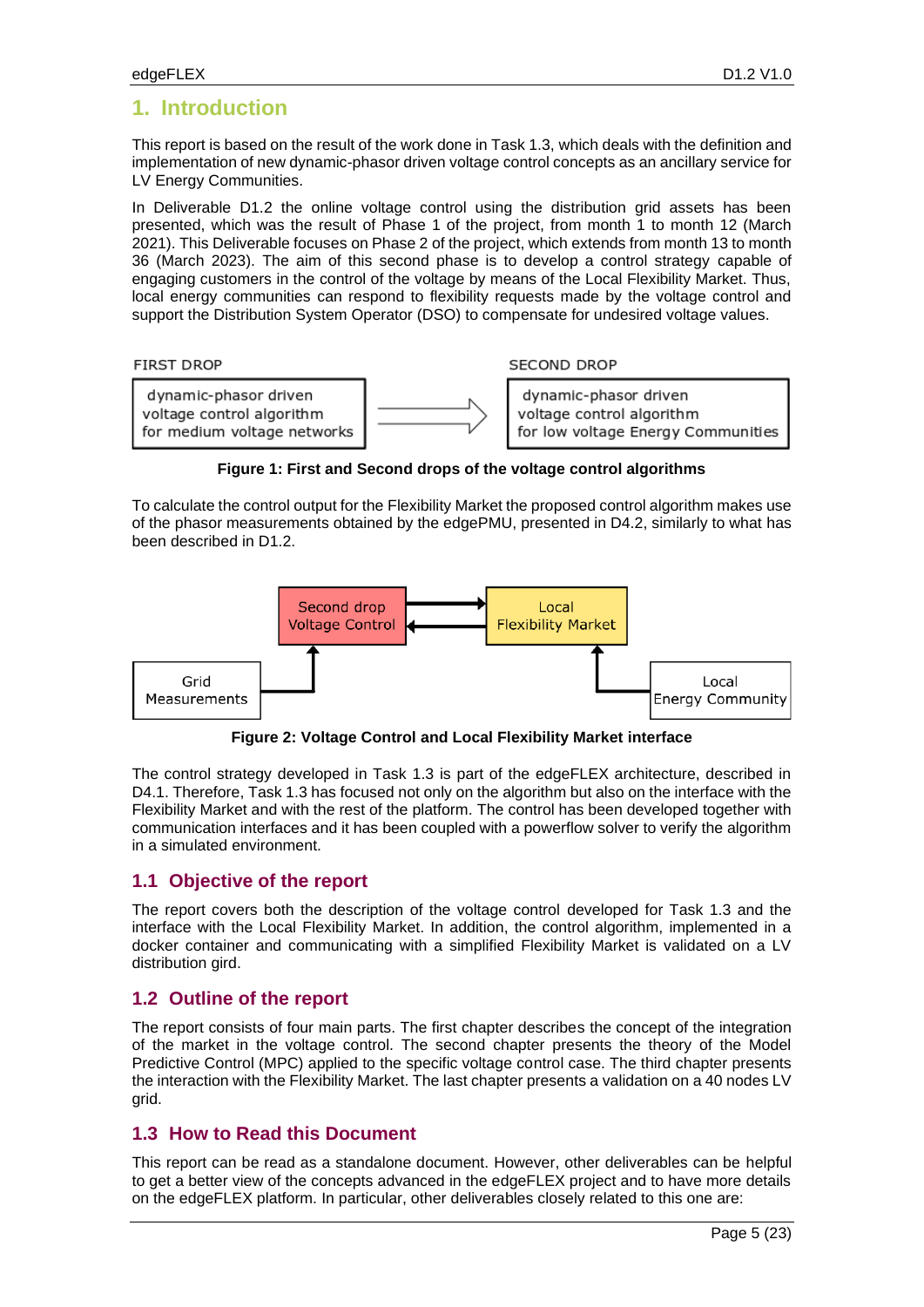- D1.1 Scenario description for dynamic-phasor driven voltage control for VPPs: This deliverable starts with an overview of the state of the art in terms of VPPs and of services developed within their framework. Moreover, D1.1 introduces to the reader the dynamicphasor driven voltage control scenario.
- D1.2 Dynamic-phasor driven voltage control concept for current VPPs in large scale deployment deliverable: This deliverable describes the voltage control algorithm that has been delivered in the first part of the project as a docker container for integration in the edgeFLEX architecture.
- D4.3 Description of internal interfaces for control services: This deliverable in particular describes the internal interfaces which allow the edgeFLEX platform to interact with Grid Control services and also external services such as VPP optimisation and engaging with Flexibility trading platforms.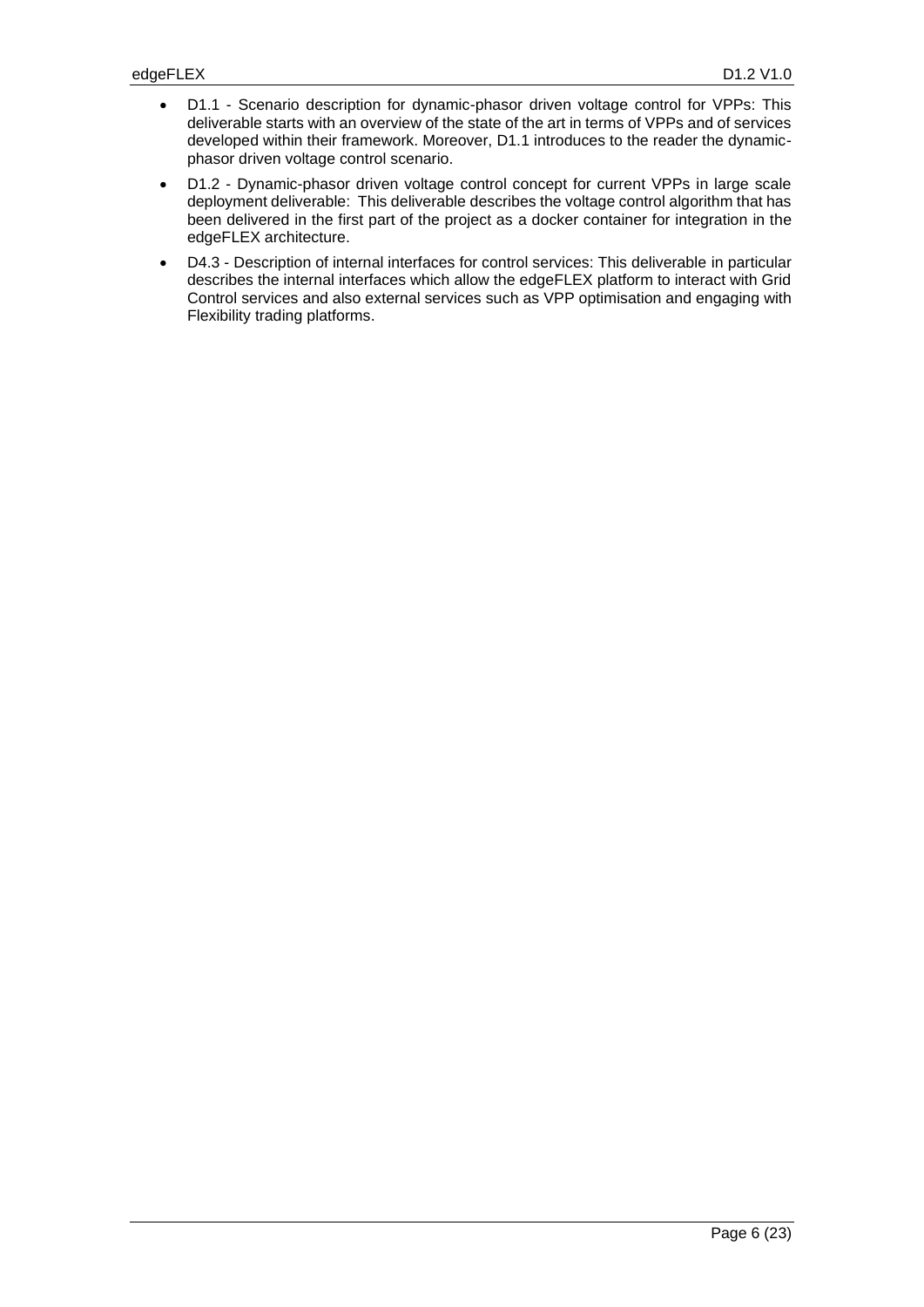### <span id="page-6-1"></span>**2. Integrating the Market in the control to engage the customers**

In the previous implementation of the voltage control in D1.2, the Distributed Generators (DGs) and the Energy Storage Systems (ESSs) were considered directly controllable by the control algorithm. However, this can be considered valid only in the case the control acts on assets directly belonging to the DSO. In this condition, the assets are directly accessible by the DSO and the voltage control can control them to reach the optimal technical solution and counteract the undesired voltage condition.

The interaction with the customers is less straightforward, since the assets are not owned by the DSO, which also means that the DSO has no direct control over them. However, the customers, as part of an energy community, participate in the local Flexibility Market to trade their active and reactive power availability within a time window. Therefore the control algorithm can use the Flexibility Market to engage the customers of the energy community to participate in the voltage control.

The control algorithm needs to determine, based on measurements and forecast values or scheduled values, the values of active and reactive power set-points required for a future time window. Therefore, the control algorithm that has been chosen to implement this approach is the Model Predictive Control (MPC), which is described in Chapter [3.](#page-8-0) The result of the voltage control is shared with the local Flexibility Market as flexibility prevision, representing a request for active and reactive power for a time window.



**Figure 3: Interface between the MPC and Flexibility Market**

<span id="page-6-0"></span>The market takes the flexibility prevision as input and performs the local trading to try to satisfy the request. However, the result of the trading, defined as flexibility response, can be different from the previsions calculated by the MPC. Nevertheless, the result of the trading must be followed, given that it has been agreed among the customers in the market. Therefore, the MPC, once the flexibility response has been received, performs a second step of the control to compensate for any deviations due to the market, considering also the assets belonging to the DSO.

The coordination between the MPC and the Local Flexibility Market is described in [Figure 3,](#page-6-0) where the MPC, based on the measurements (and the schedule or forecast), calculate flexibility previsions to compensate for a voltage problem with a time interval of 15 minutes. The market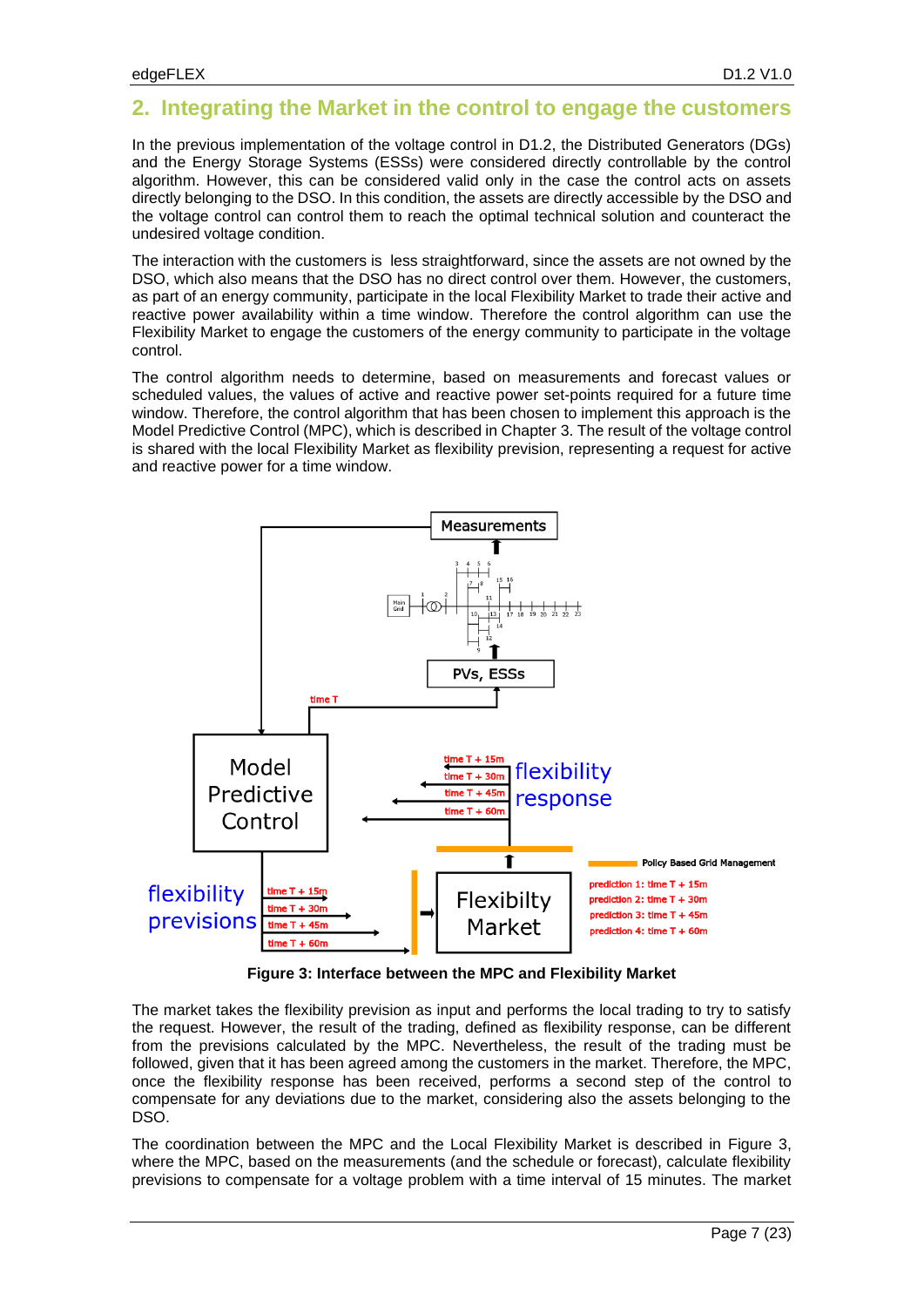based on the previsions, calculate the response and send the result back to the MPC for the additional control step. The final result is sent to the customers' and DSO's assets.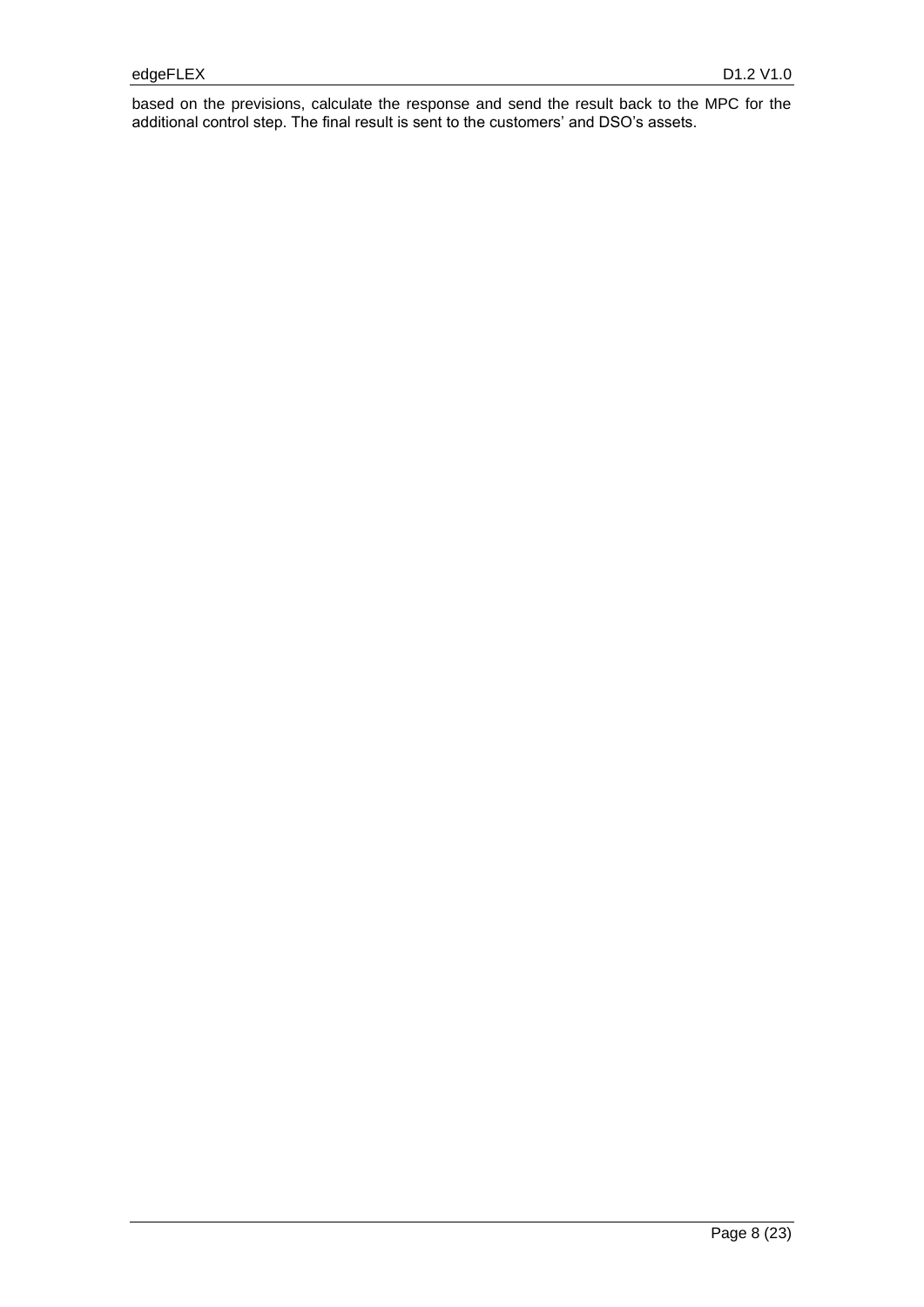## <span id="page-8-0"></span>**3. Model Predictive Control (MPC)**

As described in Chapter [2,](#page-6-1) the Model Predictive Control has been selected as control strategy to be interfaced with the Flexibility Market. This chapter presents the control theory, the algorithm implementation whereas some preliminary results to demonstrate the MPC implementation and interface with the market are presented in Chapter [5.](#page-14-0)

### **3.1 Algorithm Description**

The control developed for the second drop of the algorithm, is based on the Model Predictive Control (MPC), which is used to solve the optimization for future time steps within a prediction horizon  $N_n$ . To perform the optimization, the MPC makes use of measurements from the field and the results of the scheduling [1].

The general theory for the MPC requires these three components:

- A model of the system, derived from the grid topology, which is used to predict the evolution of the system in the open-loop.
- An objective function to be solved over a finite horizon. The role of the MPC is to minimize the objective function that is subject to constraints and to the system model, possible restrictions can be imposed on control inputs and state.
- A closed loop with measurements, to compensate for disturbances.

In the condition that the MPC follows the result of a scheduler, the objective function can be chosen to minimize the deviation from the operating plan and to counteract potentially predicted undesired voltage conditions [2].

The MPC minimizes the objective function for the whole prediction horizon, meaning for  $N_n$  steps with lenght  $\Delta_k$ .

The choice of the time step length could be in general different from the time-step obtained from the forecast or from the schedule. In that condition, interpolation methods must be applied. After the calculation of the control set-points for the  $N<sub>n</sub>$  steps, only the first control output of the obtained control sequence is transmitted to the controllable assets. After that, the optimization is executed again over a shifted horizon at time k+1.

To close the loop and obtain the initial condition to calculate the predicted control output, the MPC uses voltage and power measurements from the field. With this approach, the control is more robust against the forecast errors, given that any forecast error is compensated by the real measurements and on the other side, the voltage violations can be predicted and counteracted in advance while trying to track the reference.

With the proposed MPC it is possible to control the active power injection of the Energy Storage Systems (ESSs) and the active power curtailment and reactive power injections of the Photovoltaics PVs.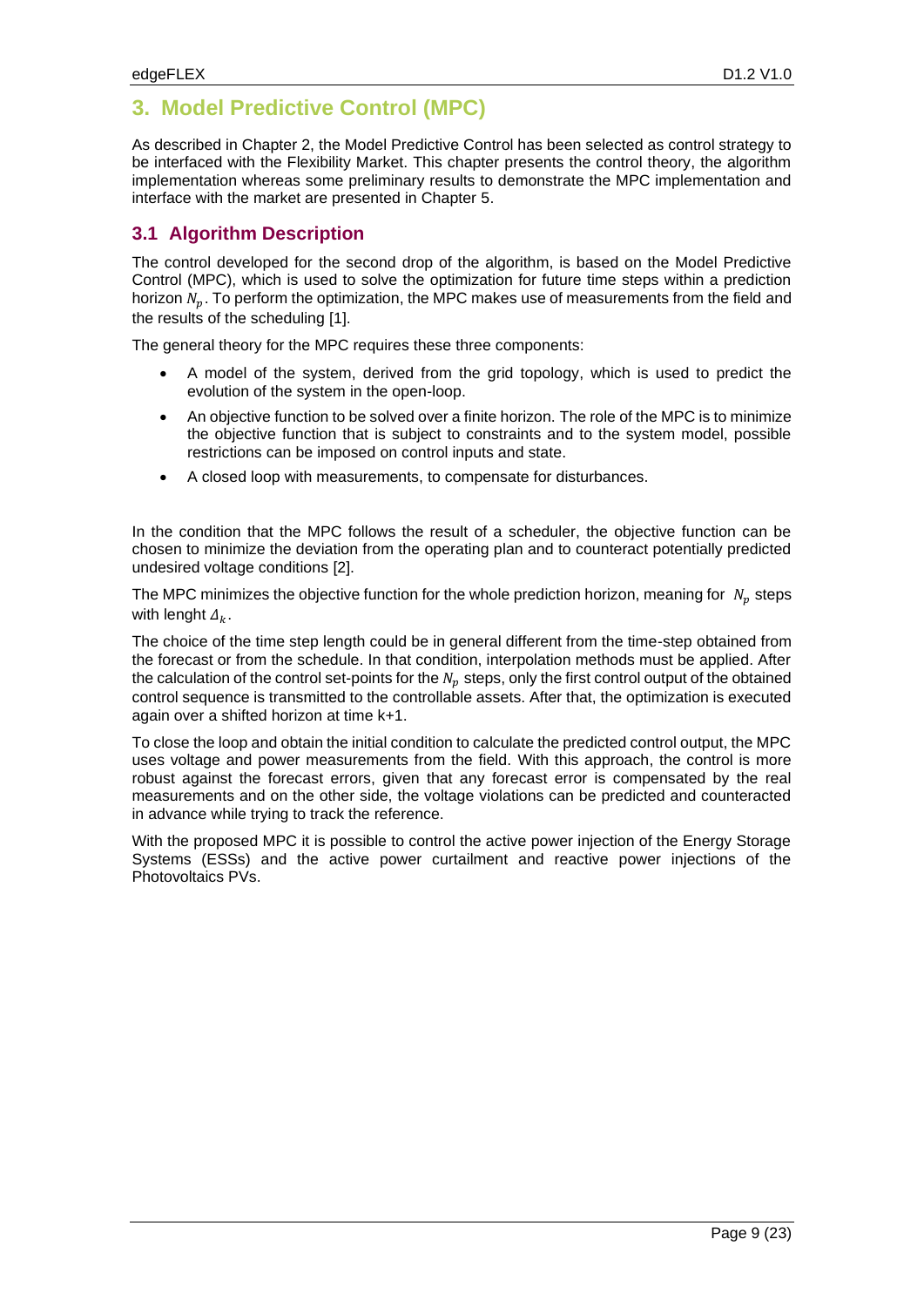

<span id="page-9-0"></span>The control output, resulting from each optimization step, is provided every  $k$ . The MPC includes the active power curtailment  $P_{DG}^{curt}$  and the reactive power  $Q_{DG}$  as optimization variables together with the active power  $P_{ESS}$ . The set-points of the optimization calculated at the step  $k + s$  of the prediction horizon  $N_p$  are defined as  $P^{curt}_{DG,k+s|k}$  ,  $Q_{DG,k+s|k}$  ,  $P_{ESS,k+s|k}$  , where:

- $P_{DG,k+s|k}^{curr}$  is the vector of active power set-points assigned to PVs calculated at prediction  $k+s$
- $P_{ESS, k+s|k}$  is the vector of active power set-points assigned to ESSs calculated at prediction  $k+s$
- $Q_{DG,k+s|k}$  is the vector of reactive power set-points assigned to PVs calculated at prediction  $k + s$

The use of the subscript  $x_{k+s|k}$  refers to the prediction of the generic variable x at the future time step  $k + s$  given information at the time  $k$ .

The calculation of the control output is also based on the values  $P_{DG,k+s-1}^{cut}$  and  $P_{ESS,k+s-1}$  and  $Q_{DG,k+s-1}$ . If  $s = 1$ , the vectors represent the measurements that are collected from the sensors and devices installed in the field, whereas if  $s > 1$  they represent the previous calculated control output of the prediction horizon.

Therefore, the resulting objective function  $\mathsf{C}(P^{curt}_{DG,k+s|k},Q_{DG,k+s|k},P_{ESS,k+s|k})$  is defined as:

$$
\sum_{s=1}^{N_p} (P_{DG,k+s|k}^{cut} - P_{DG,k+s|k}^{ref})^T W_P (P_{DG,k+s|k}^{cut} - P_{DG,k+s|k}^{ref})
$$
  
+  $(Q_{DG,k+s|k} - Q_{DG,k+s|k}^{ref})^T W_Q (Q_{DG,k+s|k} - Q_{DG,k+s|k}^{ref})$   
+  $(P_{ESS,k+s|k} - P_{ESS,k+s|k}^{ref})^T W_{P,ESS} (P_{ESS,k+s|k} - P_{ESS,k+s|k}^{ref})$ 

where:

•  $N_{tot}$  is the total number of nodes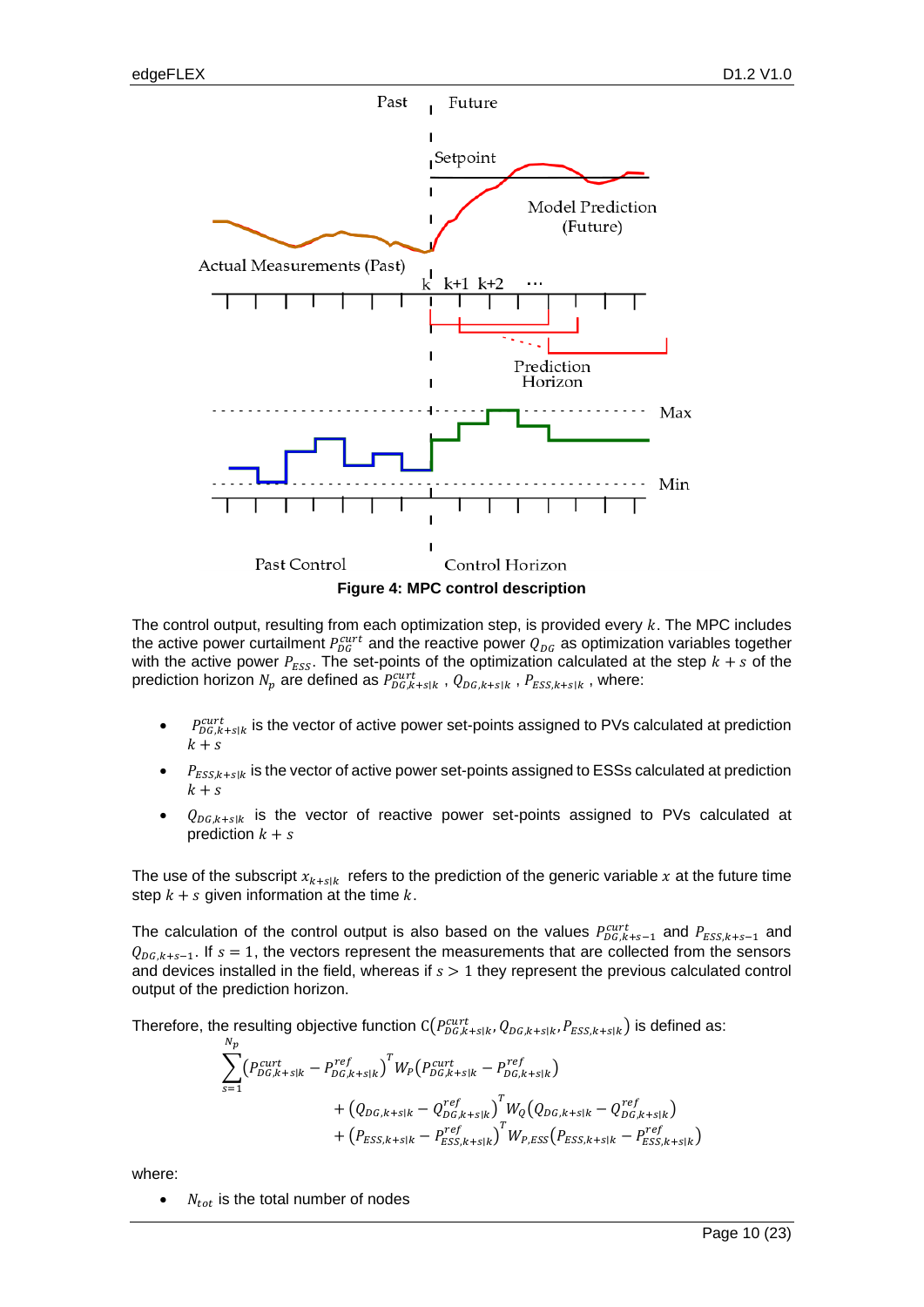- $P_{ESS,k+s|k} \in R^{N_{tot}}$ ,  $P_{DG,k+s|k}^{cutt} \in R^{N_{tot}}$ ,  $Q_{DG,k+s|k} \in R^{N_{tot}}$
- $P_{ESS,k+s|k}^{ref} \in R^{N_{tot}}$ ,  $P_{DG,k+s|k}^{ref} \in R^{N_{tot}}$ ,  $Q_{DG,k+s|k}^{ref} \in R$  represents the corresponding reference values
- $W_{P,ESS} \in R^{N_{tot} \times N_{tot}}, W_P \in R^{N_{tot} \times N_{tot}}, W_Q \in R^{N_{tot} \times N_{tot}}$  are positive definite weighting matrices.

To simplify the notation, in the rest of the work the term  $k + s \mid k$  is substituted with  $\cdot \mid k$ .

The final MPC problem, adding the constraints is defined as: min  $C(P_{DG,k+s|k}^{cut}, Q_{DG,k+s|k}, P_{ESS,k+s|k})$ 

subject to

\n
$$
\begin{aligned}\n a) \, V_{\min} &< V < V_{\max} \\
 b) \, V_{k+s} &= V_{k+s-1} + R_{ESS} P_{ESS,k+s-1} + R_{DG} P_{DG,k+s-1} + X_{DG} Q_{ESS,k+s-1} \\
 c) \, P_{DG,k+s|k}^{min} < P_{DG,k+s|k}^{count} < P_{DG,k+s|k}^{max} \\
 d) \, Q_{DG,k+s|k}^{min} < Q_{DG,k+s|k} < Q_{DG,k+s|k}^{max} \\
 e) \, P_{ESS,k+s|k}^{min} < P_{ESS,k+s|k} < P_{ESS,k+s|k}^{max}\n \end{aligned}
$$
\n

Where:

- $V_{max}$ ,  $V_{min}$  are the vectors of the minimum and maximum limits for the voltage values
- $P_{DG,k+s|k}^{max}, P_{DG,k+s|k}^{min}, Q_{DG,k+s|k}^{max}, Q_{DG,k+s|k}^{min}, P_{ESS,k+s|k}^{min}, P_{ESS,k+s|k}^{min}$  are the vectors of minimum and maximum available active and reactive power
- $V_{k+s}$  is the vector of voltage magnitudes calculated at timestep  $k+s$  of the prediction horizon as function of the vector of voltage magnitudes calculated at previous timestep and of the active power of the PVs and ESSs and of the reactive power of the PVs

In the interaction with the Flexibility Market, described in Chapter [4,](#page-11-0) the reference values will be used take the results of the trading into consideration.



<span id="page-10-0"></span>**Figure 5: Block diagram of the MPC control and the interaction with the electrical grid**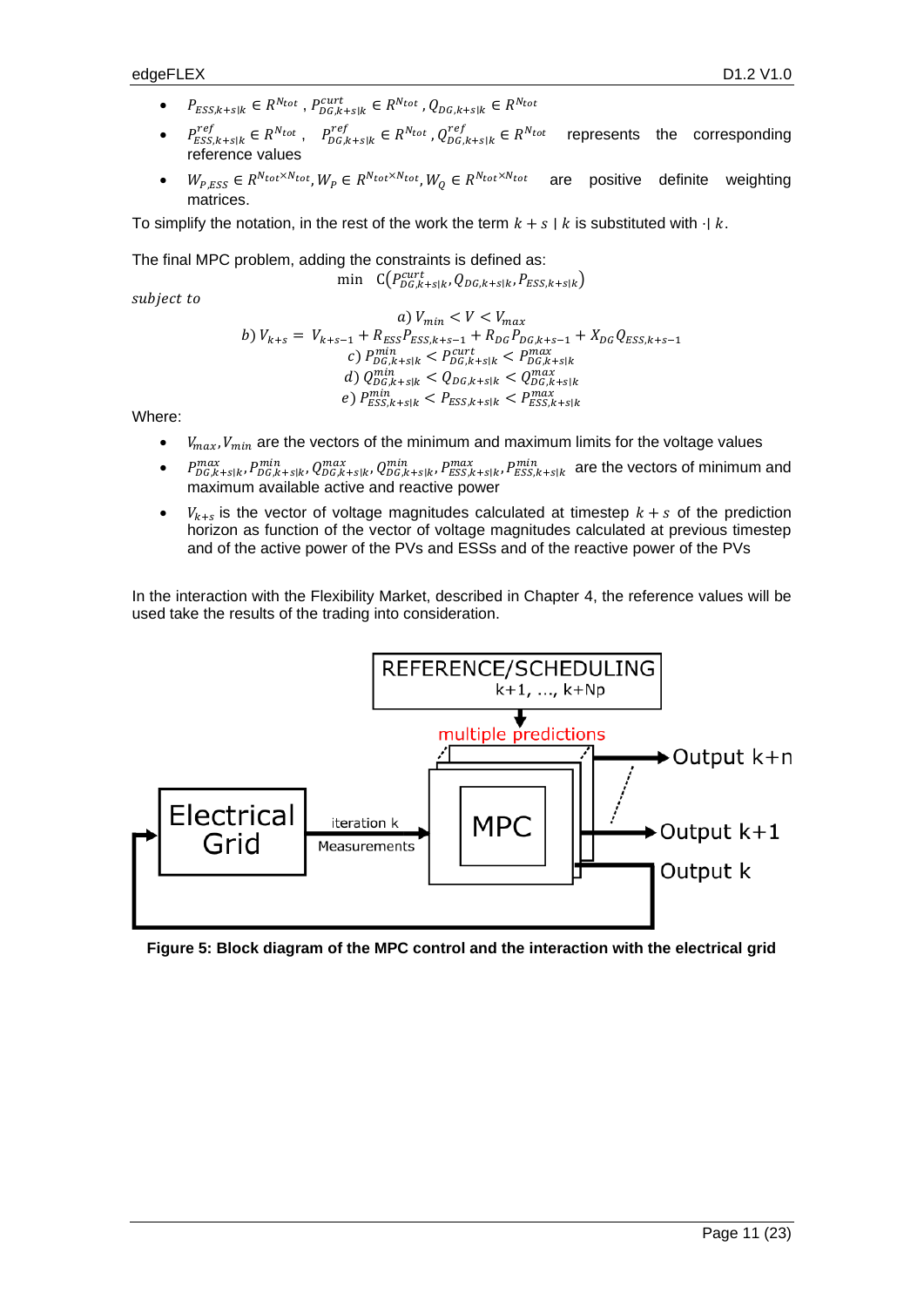## <span id="page-11-0"></span>**4. Interaction with the Flexibility Market**

#### **4.1 Calculation of the Flexibility Previsions**

As described in Chapter [2,](#page-6-1) the MPC is interfaced with the Flexibility Market in order to exchange flexibility previsions and responses.

The flexibility previsions are obtained by the performing the MPC within a pre-defined time window, using the measurements and the schedule or the forecast data.

In case a voltage violation is detected, the MPC calculates the control output to compensate for it, taking into consideration assets belonging to the customers and, if present, assets belonging to the DSO. The control output to be sent to the flexibility market is defined as:

```
Flex request = ({\text{``variable'': "variable''}, \text{``nodes'': } [n1,n2,n3,...]},"flex request":{"prediction 1":[k1,k2,k3,...], "prediction
2":[k1,k2,k3,…], "prediction 3":[k1,k2,k3,…], …},…}
```
Where:

- **variable**: defines which control variable is considered **nodes**: defines to which nodes the request is applied
- **flex\_request**: defines the previsions calculated by the MPC for each node, divided into the different prediction steps

The resulting JSON message is then transmitted to the Flexibility Market via MQTT, and then the control is set to waiting mode, until the response of the market is received.

To implement the control in the edgeFLEX architecture, the code has been organised in a git repository, as has the code presented in D1.2, to facilitate the integration in the architecture and the coordination among WP1 and WP4 activities.

The repository is composed of

- Control\_Main\_MPC.py: This is the main control file
- Cases: The folder contains grid data of test-grids
- Control\_strategies: The folder contains the different functions that are called in Control\_Main.py
- Setup: This folder contains all the files used to set the virtual environment
- Submodules: This folder contains some git submodules that are automatically pulled when cloning with the --recursive flag.

The algorithm requires to be instantiated in a docker container in order to be implemented in the edgeFLEX platform.

As part of the edgeFLEX architecture, the MPC needs to be interfaced with the rest of the components of the architecture. The communication protocol that has been selected to exchange data between the voltage control service and the architecture is MQTT.

#### **4.2 Flexibility Market (basic implementation)**

To test the interface between the MPC and the Flexibility Market, a dummy implementation of the Flexibility Market has been developed. This implementation does not implement a market logic, given that is out of the scope of the WP1, but simply calculates a dummy response based on the received previsions.

The calculation of the f**lex\_response** for each prediction is calculated as follows:

Flex response["prediction  $j''$ ] = round(random\*flex request["prediction j"])

The function calculates a random value between  $[0,1]$  and then it is multiplied with the request received from the MPC. This formulation, although very simple, allows the calculation of a flexibility response, mimicking the result of a real trading.

The flexibility response is sent to the MPC as an MQTT message.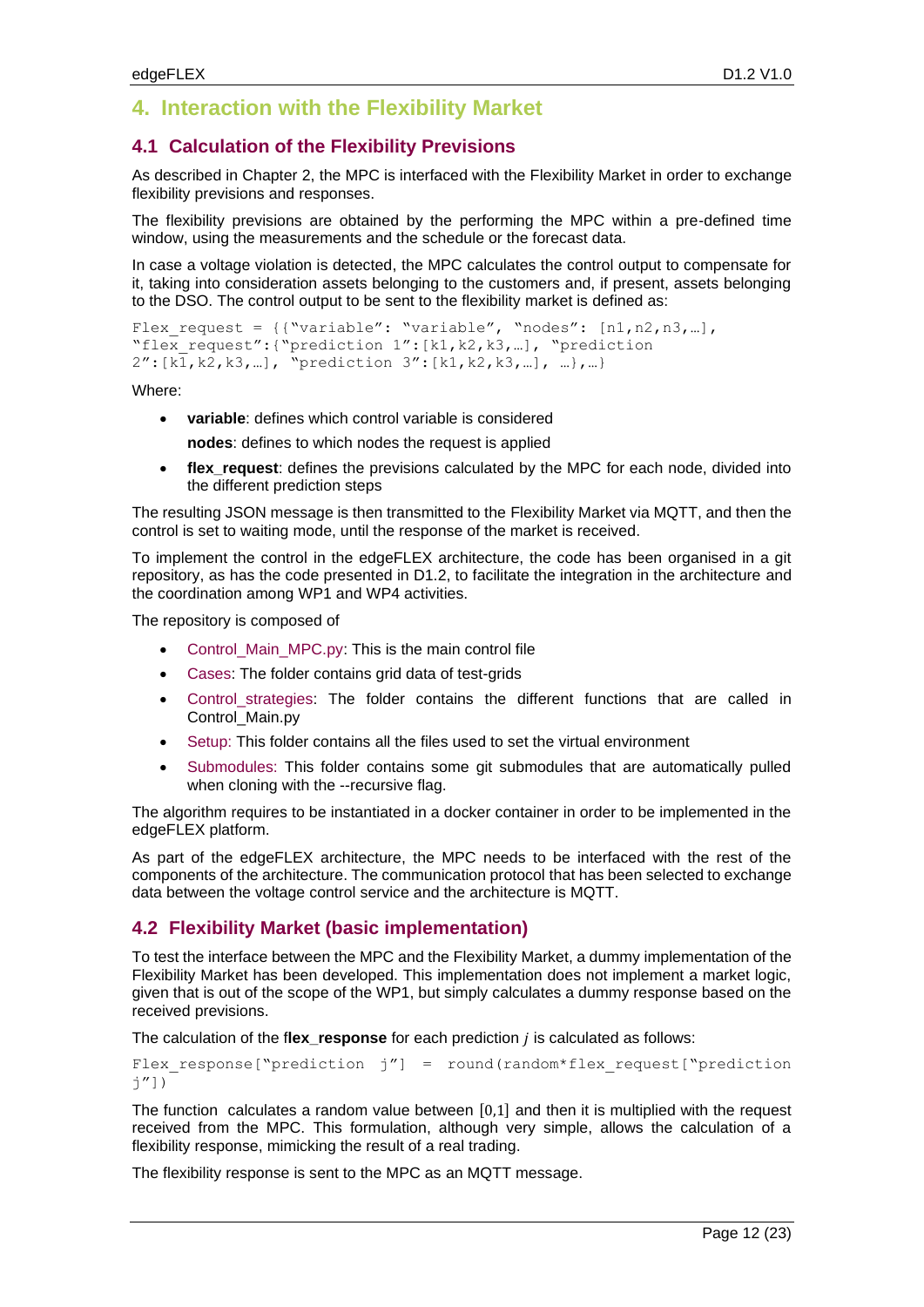#### **4.3 MPC integrates the flexibility response**

Once the MPC receives the flexibility response from the market, it integrates these values and performs a new iteration of the algorithm.

In this second iteration of the algorithm, the control considers the values obtained from the market as reference values to be tracked. Therefore the control will calculate the new set-points for the DGs that have not participated in the market and that do not belong to customers but rather to the DSO and thus are freely controllable.

#### **4.4 Powerflow simulation**

To test the MPC and the result of the integration with the Market, the powerflow service from D1.2 has been used. The service simulate the real electrical grid and it is interfaced with the MPC running in a docker container to receive set-points and send measurements.

The repository is composed of

- runPF.py: This is the main file for the simulation
- Cases: The folder contains grid data of test-grids
- Data: The folder contains different load and generation profiles
- Setup: This folder contains all the files used to set the virtual environment
- Telegraf: This folder contains the configuration file for Telegraf
- Submodules: This folder contains some git submodules that are automatically pulled when cloning with the --recursive flag.

#### **4.5 Simulation Setup**

[Figure 6](#page-12-0) describes the simulation setup that has been used to obtain the preliminary results for this deliverable. The MPC control service runs in a docker container and exchanges MQTT messages with the poweflow and the Flexibility Market, both also running in docker containers.



**Figure 6: Simulation Setup**

<span id="page-12-0"></span>[Figure 7](#page-13-0) shows the schematic representation of the interaction among the Flexibility Market, the MPC and the Powerfllow, showing also the interaction with the user.

First of all the user, by means of the docker-compose command, starts the containers running the three different components of the simulated system. The Flexibility Market is started in a "idle" mode, meaning that the calculation of the flexibility response is not calculated immediately but only when the user requests it.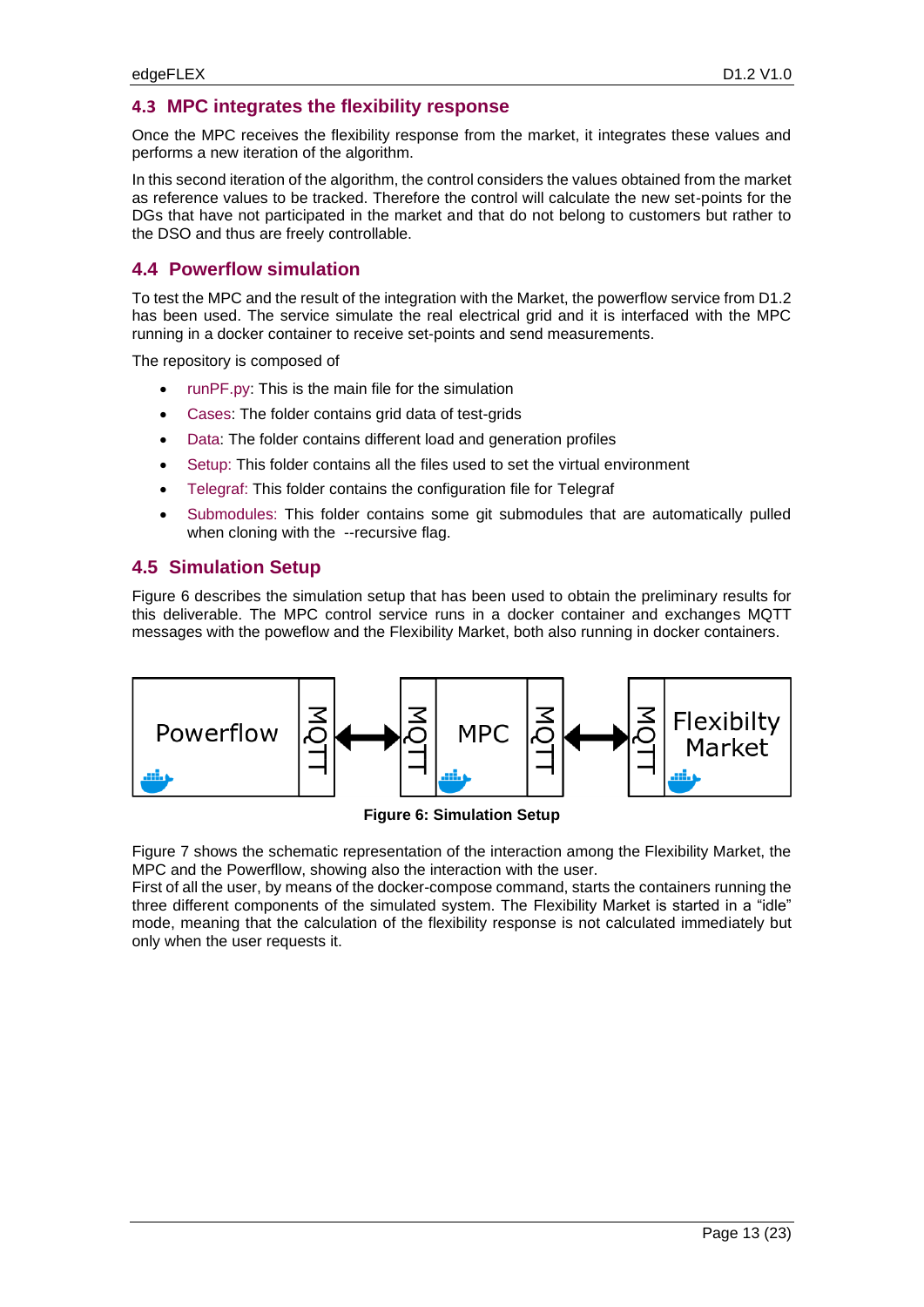

**Figure 7: Interaction between Flexibilty Market, MPC and Powerflow**

<span id="page-13-0"></span>Therefore, until the Flexibility Market is started, the MPC receives the measurements from the powerflow and, even though calculating the control set-points it does not send the results to the powerflow.

Only when the Flexibility Market is started, the MPC sends the set-points to the Flexibility Market for trading and receives back the flexibility response. After a new iteration of the MPC algorithm, the resulting set-points are sent to the powerflow.

The poweflow aglorithm iterates every  $t = 0.5$  sec, whereas the MPC every  $t = 2$  sec and they are not synchronized.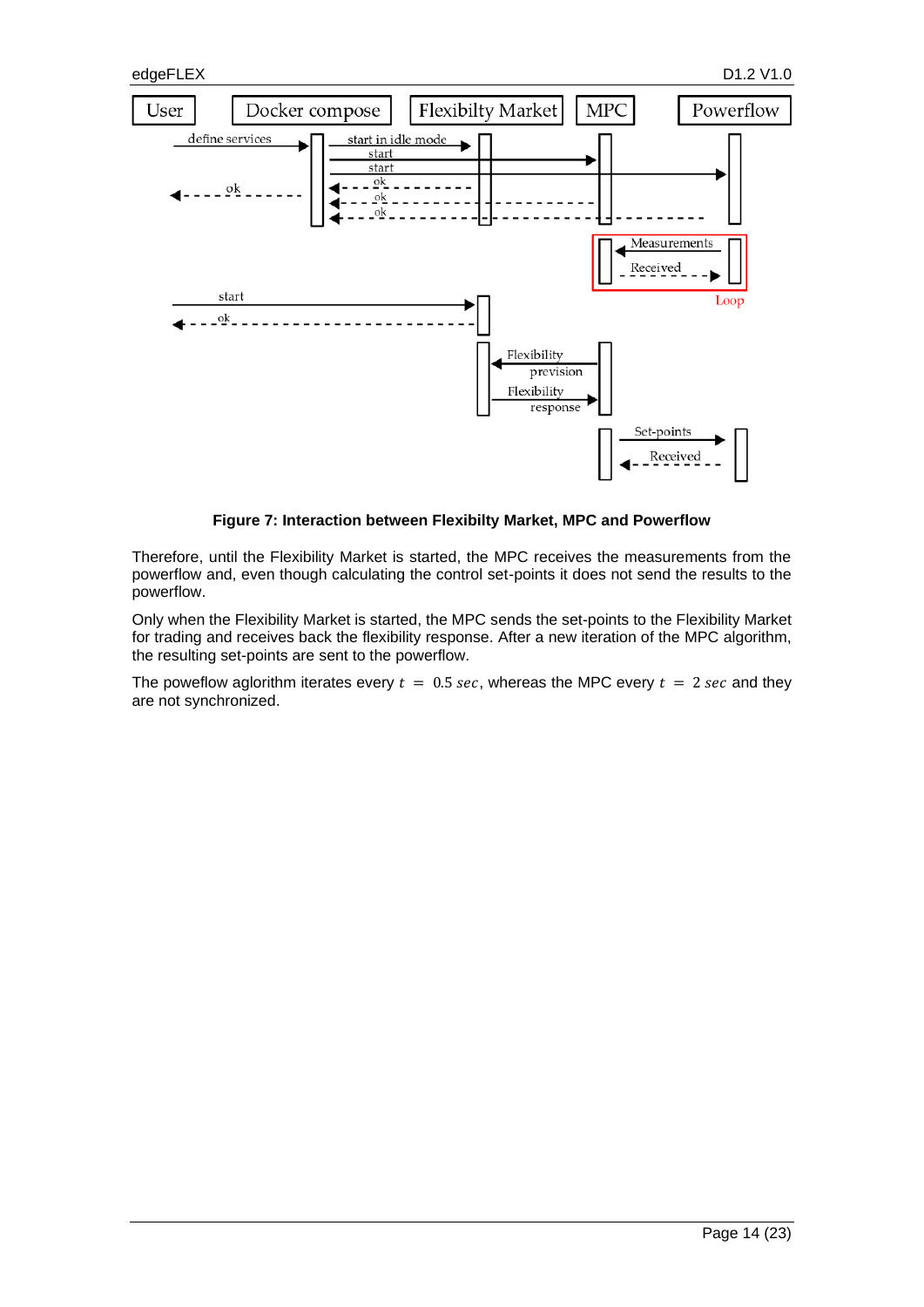## <span id="page-14-0"></span>**5. Preliminary results**

This section shows some preliminary results of the application of the MPC control strategy in the simulation setup described in Chapter [4.](#page-11-0) The aim of this chapter is to validate the MPC control algorithm in terms of compensation for the voltage violations and interaction with the Flexibility Market.

### **5.1 Grid under test**

The grid under test is a 40 node LV distribution grid, where on each node PV and ESS are installed and are available for the voltage control. The grid impedance values are defined in [Table 1](#page-22-0) and it is described in [Figure 8.](#page-14-1)



**Figure 8 : 40 Nodes LV distribution grid**

<span id="page-14-1"></span>The nominal voltage for the gird under test is  $V_{nom} = 380 V$ . The limits considered in these tests are considered to be  $\pm 5%$  of the nominal value.

For the sake of simplicity, the load and generation are considered constant during the test. This assumption, however it is not unrealistic, given that the calculation of the MPC and the interaction with the Flexibility Market depends on a set of measurements taken on a certain time, therefore loads and generations could be, most likely, constant. The generators are considered all equals with constant generated power of 1.2  $[p, u]$ , the loads are also equals with constant value 0.1  $[p, u]$ . The DGs are 6, placed in nodes 40,35,28,20,11,7, as highlighted by the blue dots in [Figure 8.](#page-14-1)

This configuration results in an initial overvoltage in the last nodes of the grid. Therefore, considering only the voltage measurements of the DGs, the resulting vector of the voltage is the following:

 $v = [1.031, 1.023, 1.025, 1.038, 1.043, 1.050, 1.053]$ 

The resulting voltage profiles are also visible in [Figure 9,](#page-15-0) where the uncontrolled condition is shown until iteration 20, with an overvoltage visible at node 40, where the DG number 6 is installed.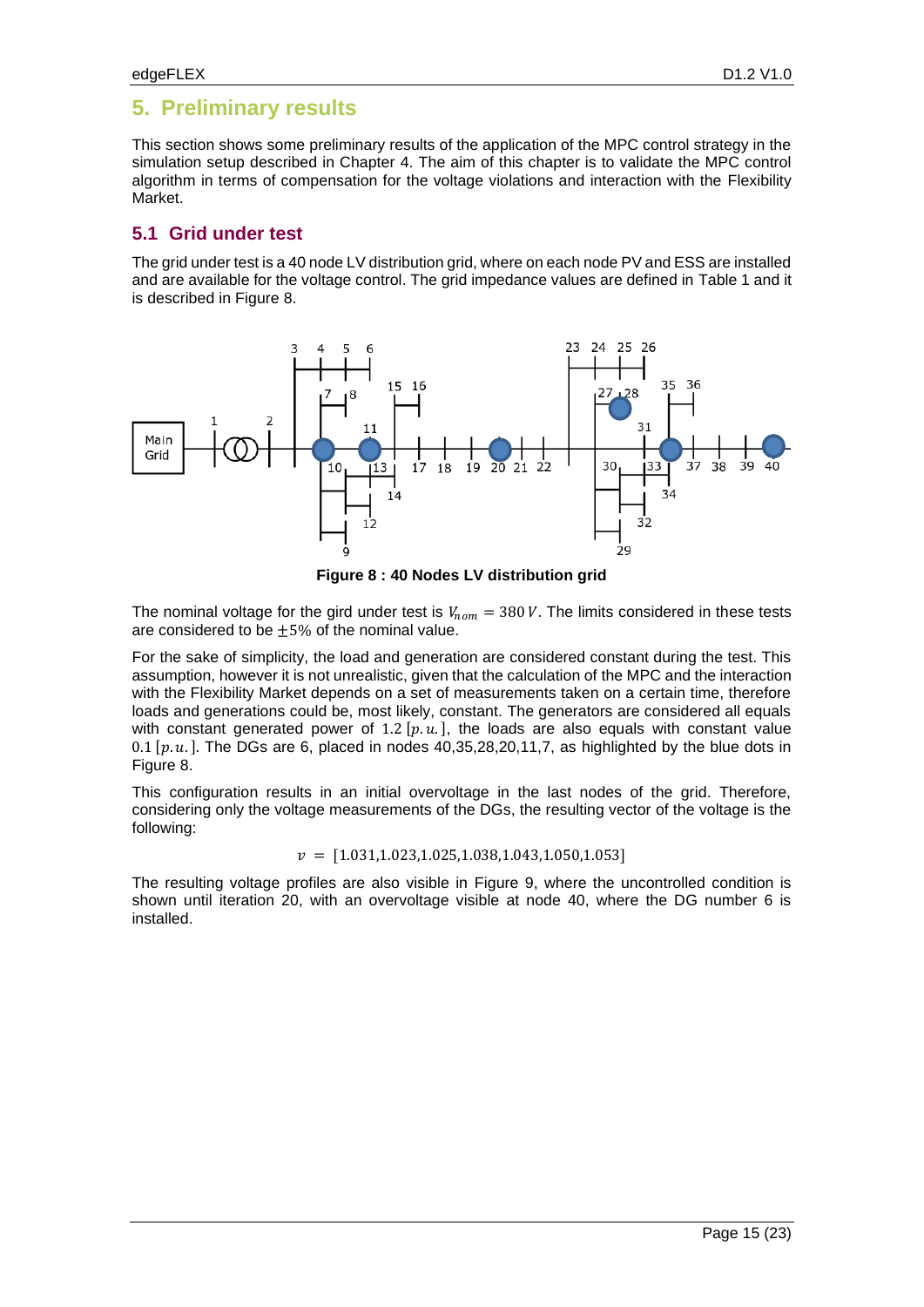

**Figure 9: Voltage profiles of the nodes where DGs are installed**

<span id="page-15-0"></span>The MPC receives the voltage measurements and calculates the control output for the DGs as described in [Figure 10](#page-15-1) and [Figure 11](#page-16-0) for active and reactive power respectively. However, as described in Chapter [4,](#page-11-0) these values are not sent to the powerflow.



<span id="page-15-1"></span>**Figure 10: Active power set-points calculated by the MPC**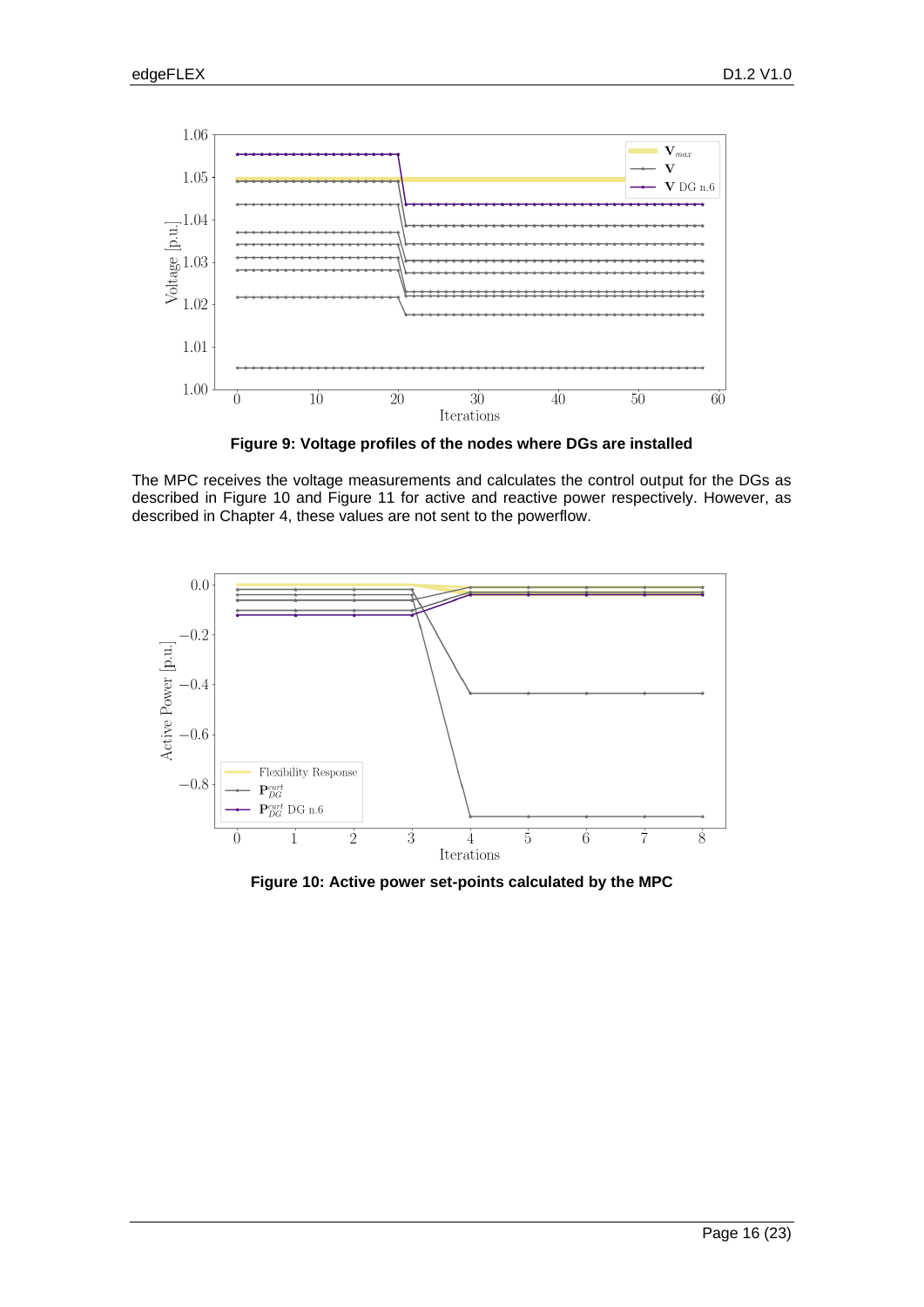

**Figure 11: Reactive power set-points calculated by the MPC**

<span id="page-16-0"></span>[Figure 12](#page-16-1) shows the activation of the Flexibility Market by changing the value of an MPC internal variable to 1 when the MQTT message from the Market has been received. As a result, the reference values resulting from the trading, described with a yellow line in [Figure 10](#page-15-1) and [Figure](#page-16-0)  [11,](#page-16-0) are tracked and the values of the set-points for the other DGs are also modified. The total sepoints are then sent to the powerflow and, as a result, the overvoltage problem is solved.



<span id="page-16-1"></span>**Figure 12: Activation of the flexibility**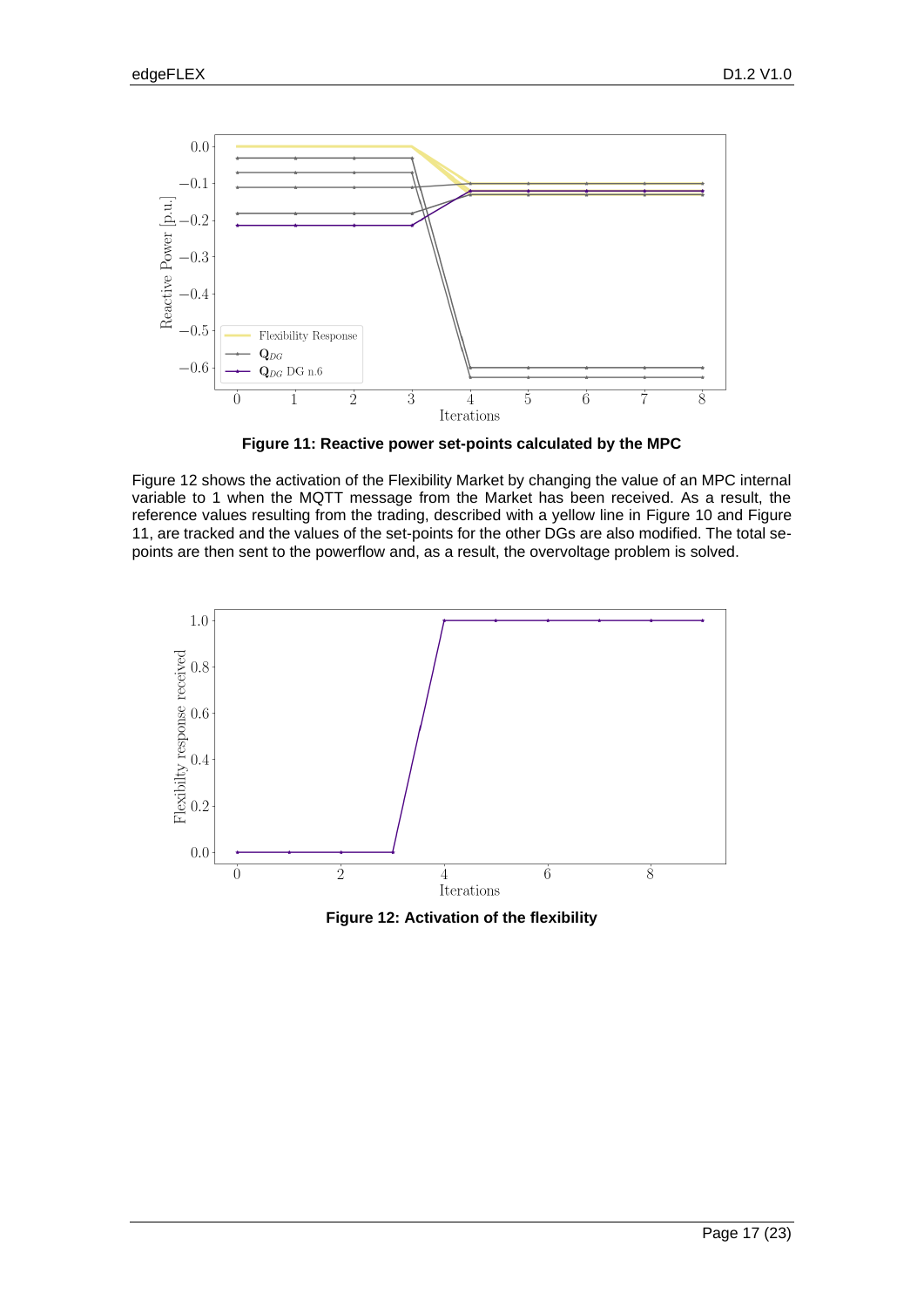# **6. Conclusion**

The deliverable has described the MPC algorithm for the implementation in the edgeFLEX platform and for the integration with the Flexibility Market. The algorithm, described in Chapter [3,](#page-8-0) calculates the control set-points for future time-steps based on forecast or scheduling profiles, resulting in a suitable solution for the interface with the Flexibility Market.

The optimization problem tries to minimize the quadratic function formulated with the control variables and to track, if present, reference values, while maintaining the voltage in the operational limits.

Chapter [4](#page-11-0) has presented the interface between the MPC and the Flexibility Market in terms of communication messages and the control variables. In addition, a dummy Flexibility Market has been implemented to produce a simple flexibility response, which is integrated by the MPC for the tracking of the results of the market trading and to calculate the control set-points for the assets not participating in the market.

Chapter [4](#page-11-0) presents some preliminary results that describe the integration of the MPC with the Flexibility Market. The MPC has been tested on a low voltage distribution grid consisting of 40 nodes. The results show that the set-points calculated by the MPC are modified once the result of the Market is received. The MPC recalculates the control output tracking the references.

For the integration of the algorithm as a service in the edgeFLEX architecture, the control has been included in a docker container. Together with the voltage control, WP1 has also provided, described in D1.2, a docker container with the powerflow service.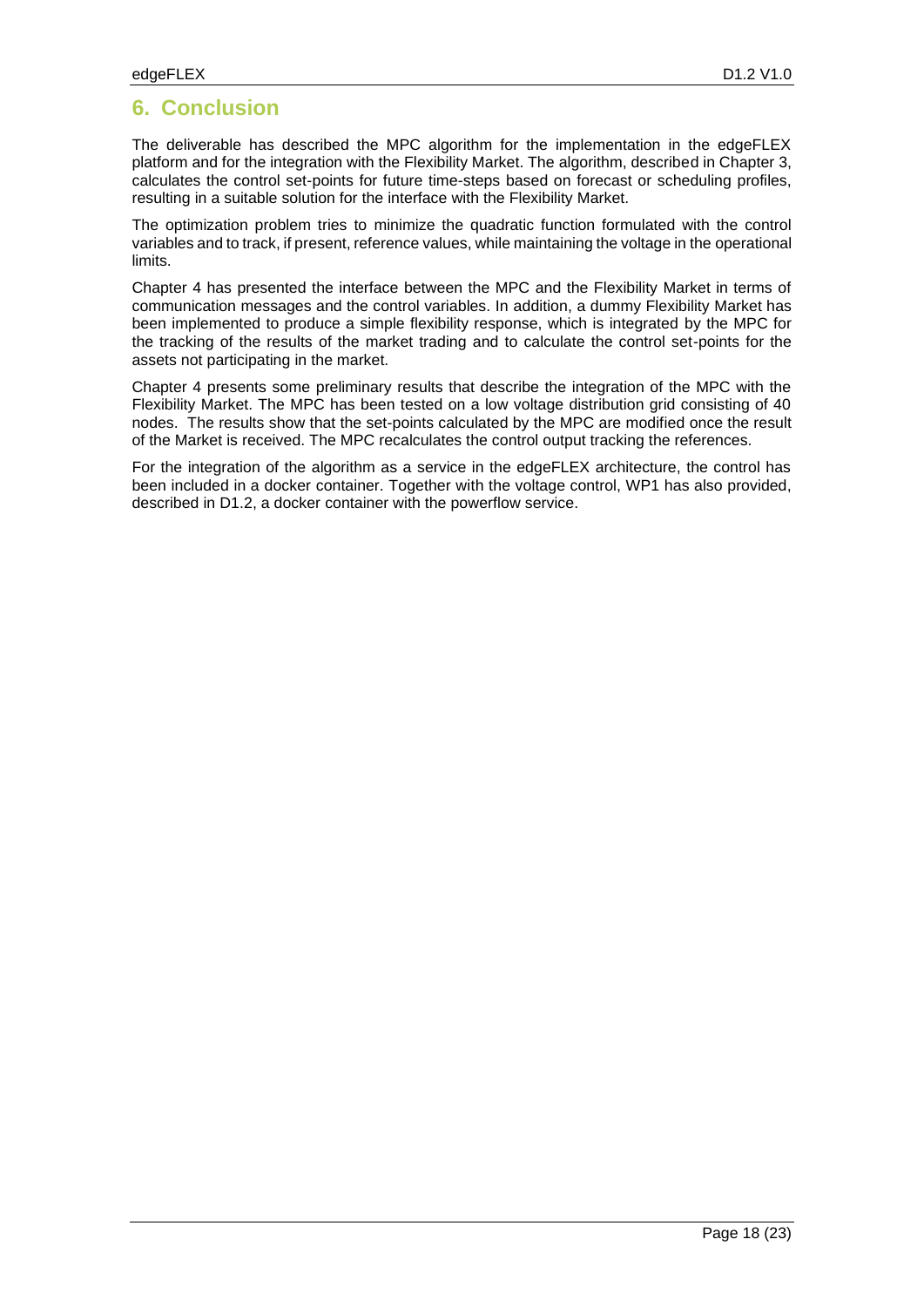# **7. List of Tables**

|--|--|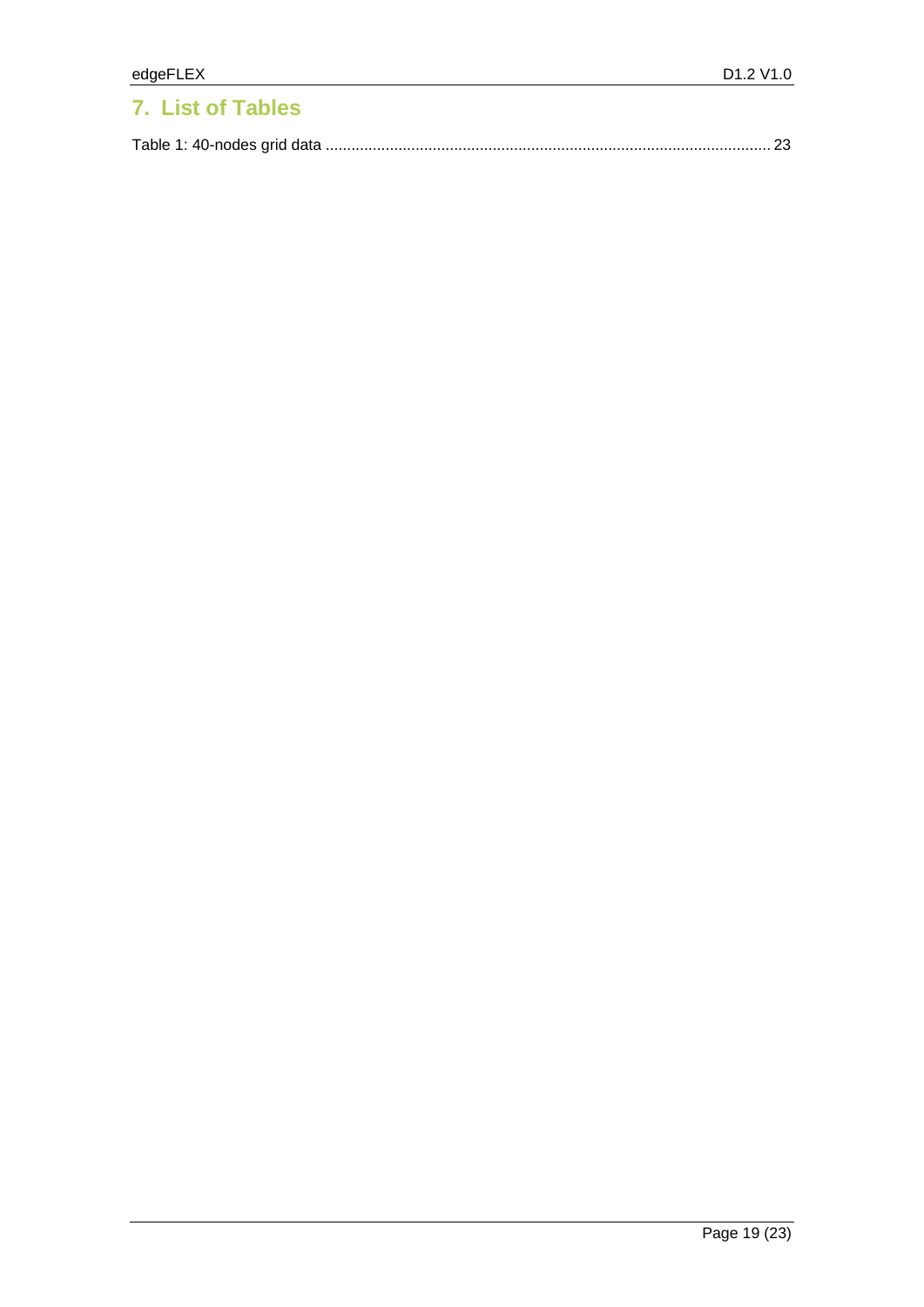# **8. List of Figures**

| Figure 5: Block diagram of the MPC control and the interaction with the electrical grid 11 |  |
|--------------------------------------------------------------------------------------------|--|
|                                                                                            |  |
|                                                                                            |  |
|                                                                                            |  |
|                                                                                            |  |
|                                                                                            |  |
|                                                                                            |  |
|                                                                                            |  |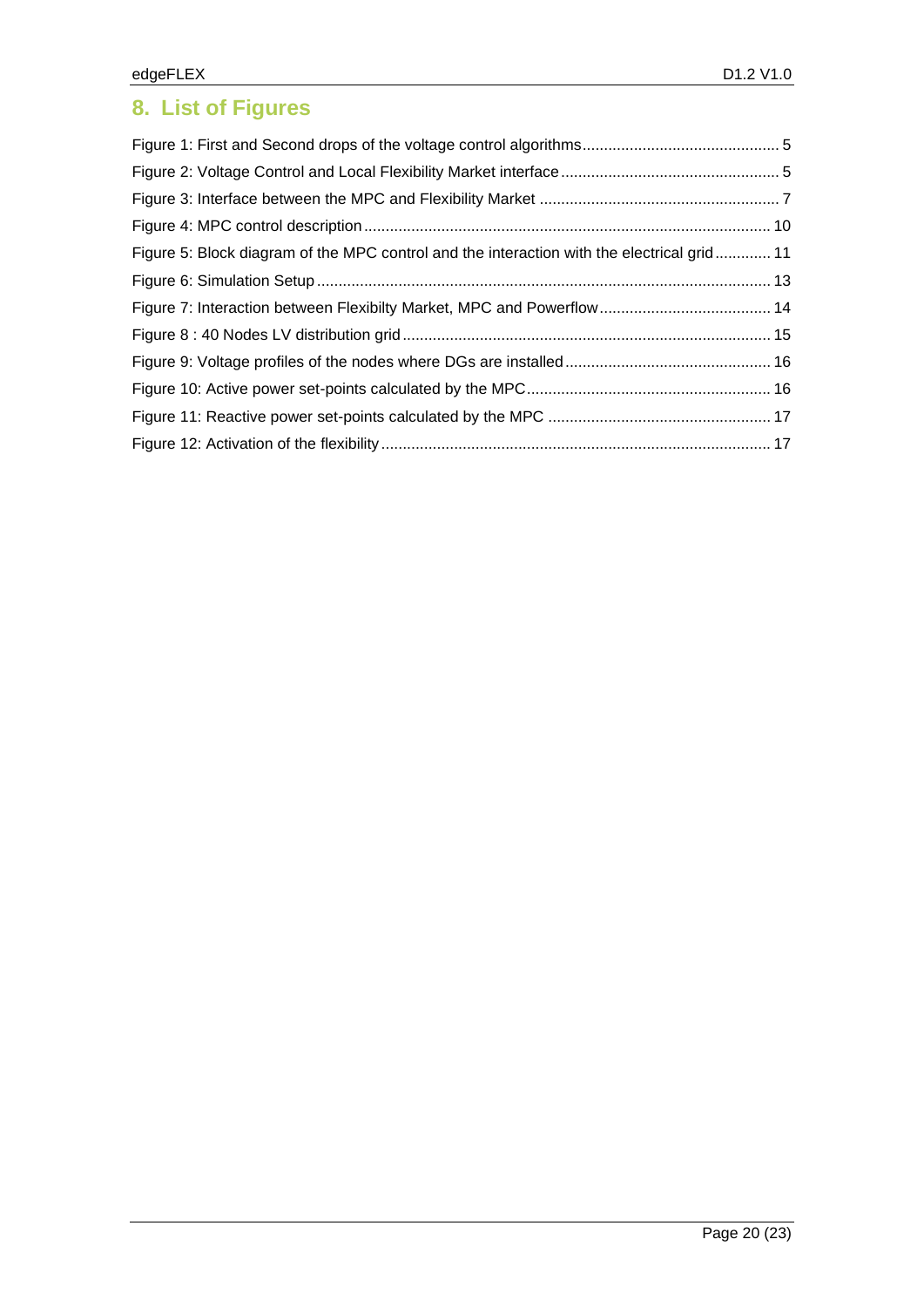## **9. References**

- [1] P. D. e. a. Christofides, " "Distributed model predictive control: A tutorial review and future research directions.".*Computers & Chemical Engineering 51 (2013): 21-41.*
- [2] Y. e. a. Guo, "MPC-based coordinated voltage regulation for distribution networks with distributed generation and energy storage system.".*IEEE Transactions on Sustainable Energy 10.4 (2018): 1731-1739.*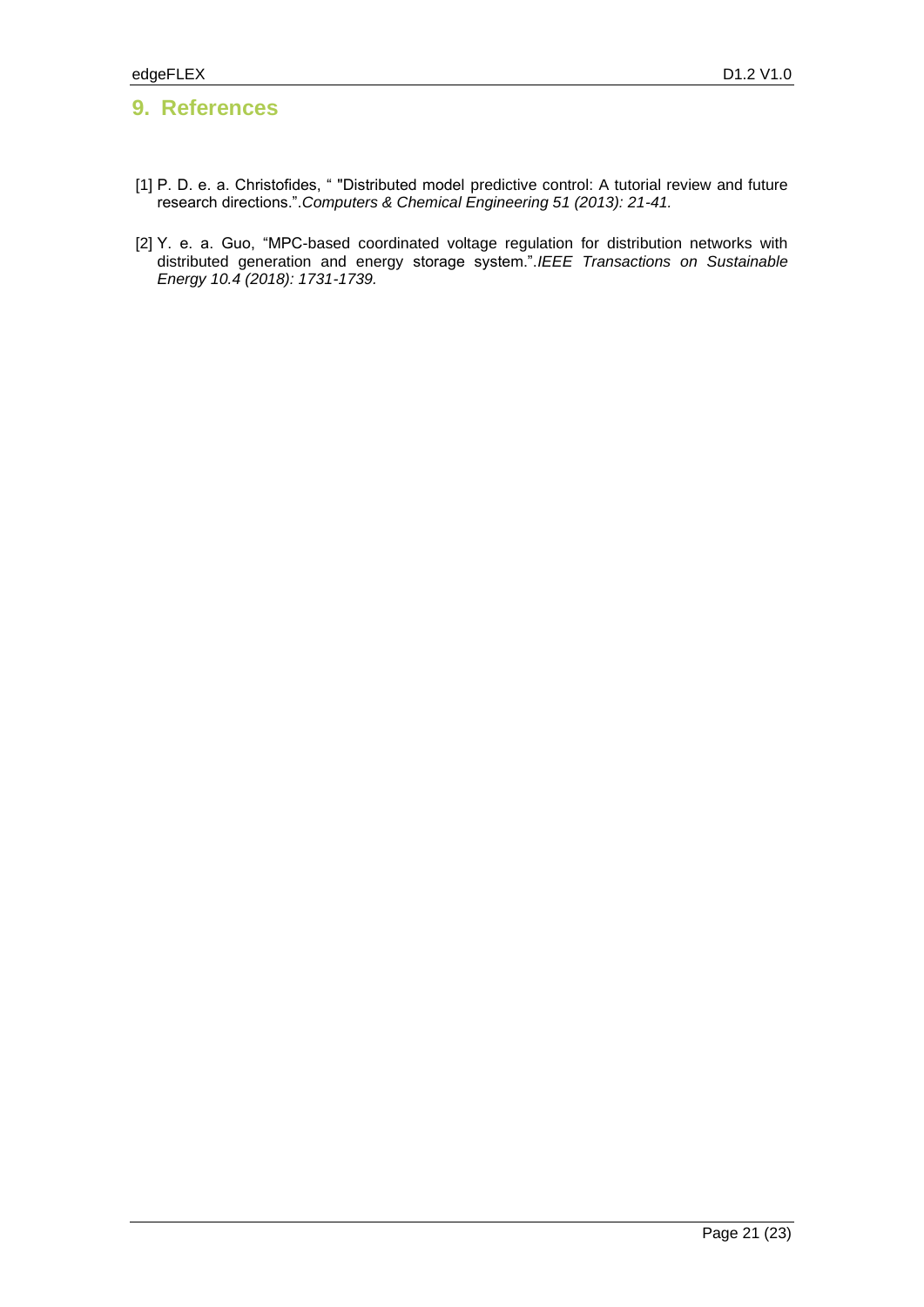# **10. List of Abbreviations**

| DG   | Distributed Generator                    |
|------|------------------------------------------|
| ESS  | <b>Energy Storage System</b>             |
| JSON | JavaScript Object Notation               |
| LV   | Low Voltage                              |
| MQTT | <b>Message Queue Telemetry Transport</b> |
| MPC  | <b>Model Predictive Control</b>          |